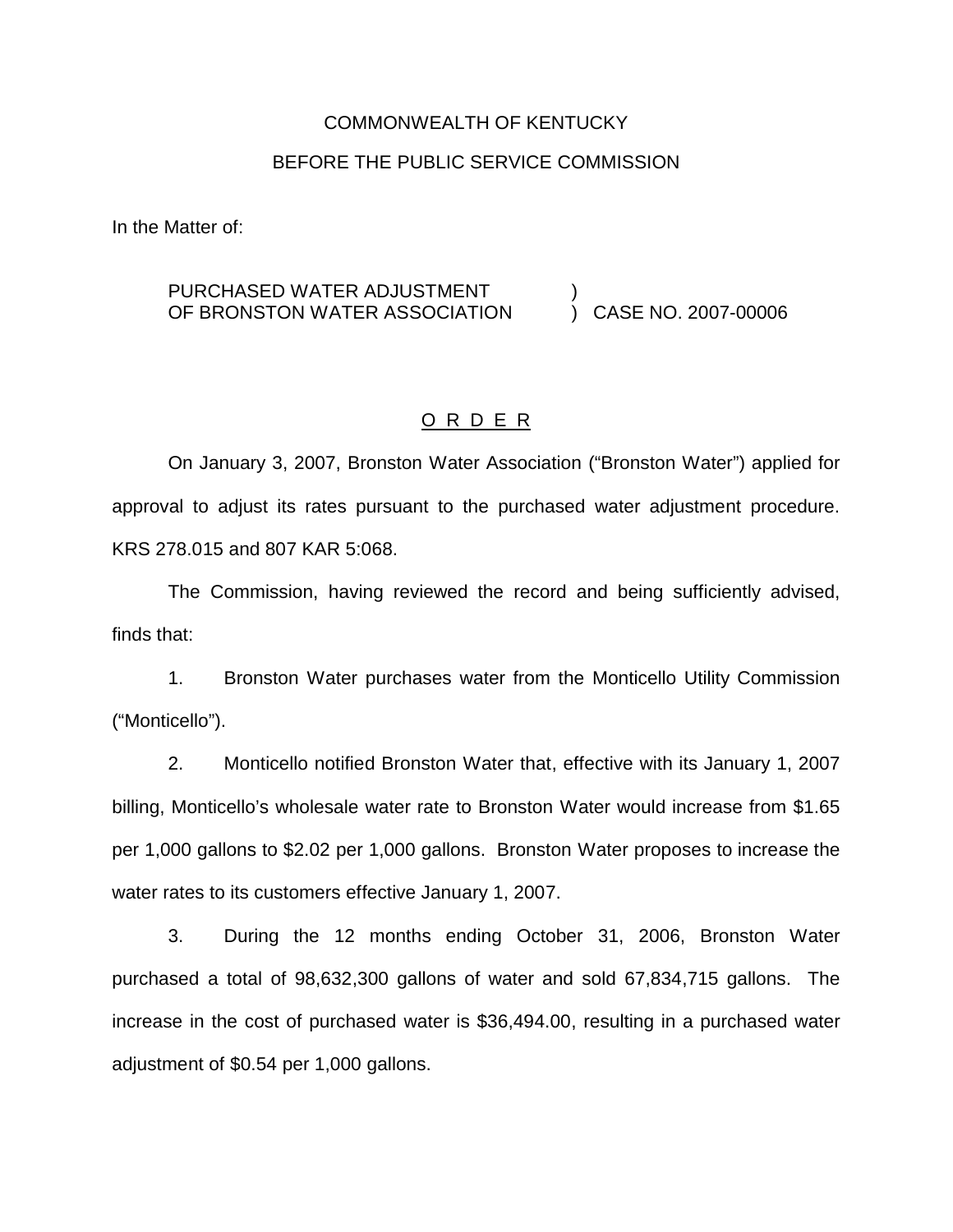4. The purchased water adjustment of \$0.54 per 1,000 gallons is fair, just, and reasonable and should be approved.

IT IS THEREFORE ORDERED that:

1. The proposed rates by Bronston Water are approved.

2. The purchased water adjustment of \$0.54 per 1,000 gallons and the rates in Appendix A, attached hereto and incorporated herein, are fair, just, and reasonable and are approved for services rendered on and after January 1, 2007.

3. Within 20 days of the date of this Order, Bronston Water shall file with the Commission revised tariff sheets showing the rates approved herein.

Done at Frankfort, Kentucky, this 30<sup>th</sup> day of January, 2007.

By the Commission

ATTEST:



Case No. 2007-00006